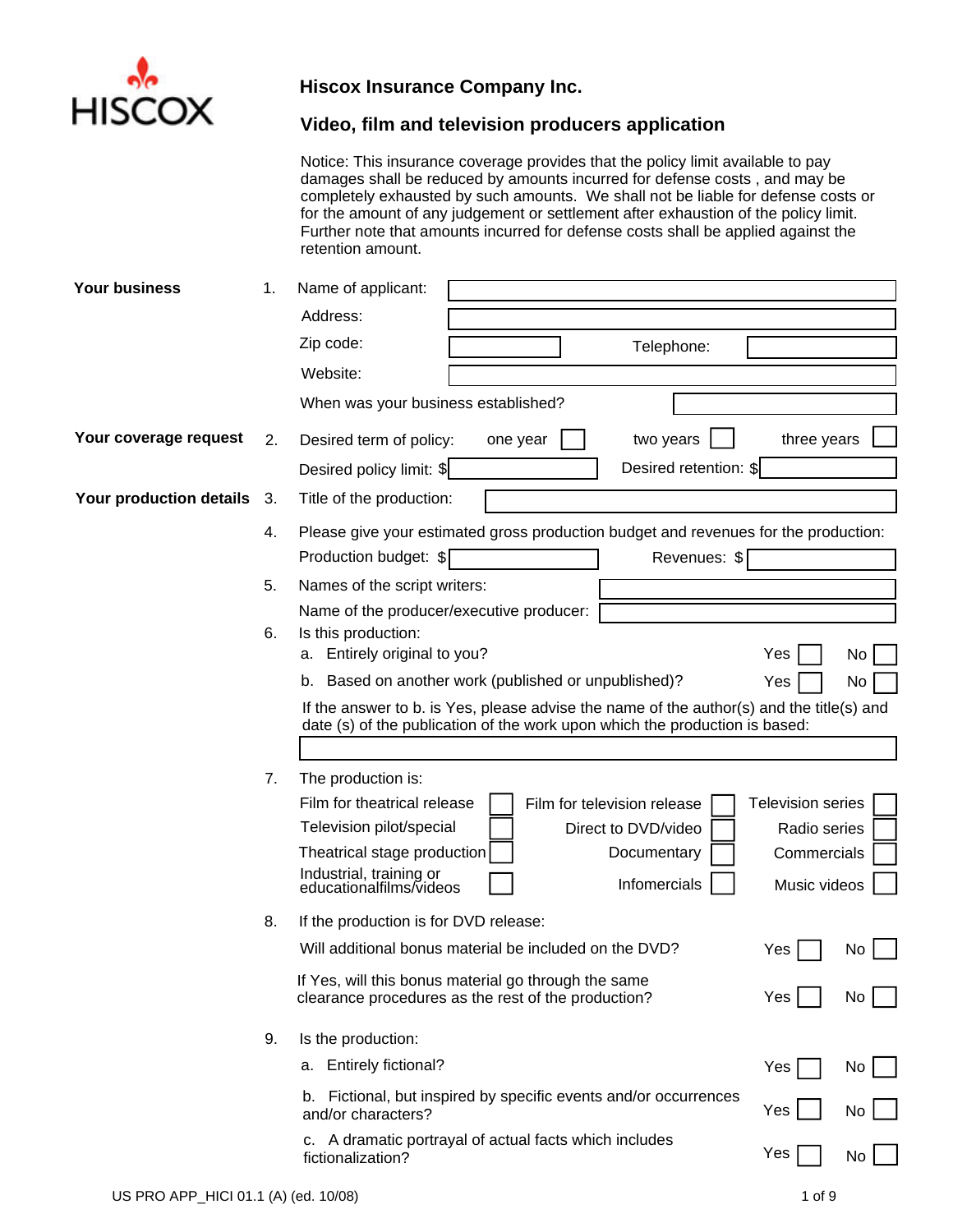

**Video, film and television producers application**

10. Please provide a brief description of the storyline (including time frame and setting):

|                             | 11. | If the production is a ' series', please advise the number of episodes:                                                                                                                                |     |           |
|-----------------------------|-----|--------------------------------------------------------------------------------------------------------------------------------------------------------------------------------------------------------|-----|-----------|
|                             | 12. | Running time of production (hr/min per episode):                                                                                                                                                       |     |           |
|                             | 13. | Distributor of the production:                                                                                                                                                                         |     |           |
|                             | 14. | Territory of distribution:<br>Length of rights period:                                                                                                                                                 |     |           |
|                             | 15. | Estimated date for first release or air date:                                                                                                                                                          |     |           |
| <b>Clearance procedures</b> | 16. | Is the name or likeness of any living person used in the<br>production?                                                                                                                                | Yes | No        |
|                             |     | If Yes, will all necessary rights be obtained prior to the first<br>airing, distribution or public display of the production?                                                                          | Yes | No        |
|                             | 17. | Is the name or likeness of any deceased person used in the<br>production?                                                                                                                              | Yes | <b>No</b> |
|                             |     | If Yes, will all necessary permissions be obtained prior to the<br>first airing, distribution or public display of the production?                                                                     | Yes | No        |
|                             | 18. | Have you obtained a title report from a recognized agency?<br>If Yes, please attach a copy of the title report.                                                                                        | Yes | No        |
|                             | 19. | a. If your production is not entirely original, have copyright reports<br>been obtained?                                                                                                               | Yes | No        |
|                             |     | b. Are there any ambiguities, gaps or problems in the chain of<br>title?                                                                                                                               | Yes | No        |
|                             |     | c. Has the chain of title of all works on which the production is<br>based been thoroughly investigated and cleared back to the<br>original copyright owners to determine that all grants or transfers |     |           |
|                             |     | in the chain of title permit you to assign or sublicense the<br>material as incorporated in your production?                                                                                           | Yes | No        |
|                             | 20. | a. If the production is based upon an original format, are you<br>aware of any similar format or concept?                                                                                              | Yes | No        |
|                             |     | b. Has any similar format or similar material been submitted<br>to you at any time?                                                                                                                    | Yes | No        |
|                             |     | If Yes, to a. or b., has your attorney confirmed that they are<br>satisfied you can safely proceed with your exploitation of<br>the work?                                                              | Yes | No        |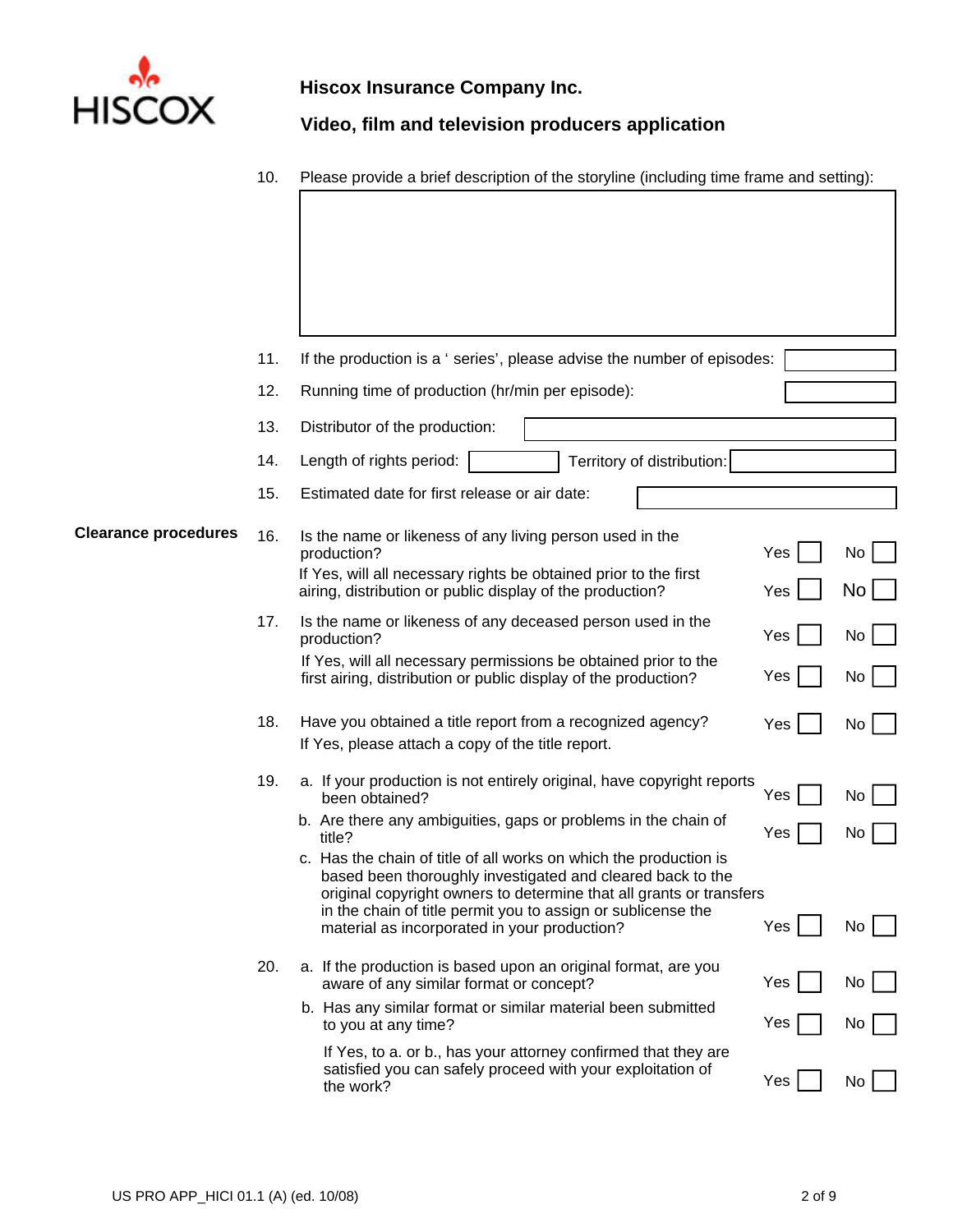

**Video, film and television producers application**

If No, please explain:

| 21. | a. Have you obtained, from all writers and other content providers<br>to the production, written warranties that the content with which<br>they provide you does not infringe the rights of any third party<br>and have you obtained an indemnity for any breach of this |     |           |
|-----|--------------------------------------------------------------------------------------------------------------------------------------------------------------------------------------------------------------------------------------------------------------------------|-----|-----------|
|     | warranty?                                                                                                                                                                                                                                                                | Yes | No.       |
|     | b. Have you obtained a written agreement from all performers or<br>persons appearing in your production consenting to their<br>appearance?                                                                                                                               | Yes | <b>No</b> |
|     | If No to a. or b. above, will warranties and agreements be obtained<br>prior to the first airing, distribution or public display of the<br>production?                                                                                                                   | Yes | No        |
| 22. | Will any film clips, TV clips or photographs be used in this<br>production?                                                                                                                                                                                              | Yes | No        |
|     | If Yes:                                                                                                                                                                                                                                                                  |     |           |
|     | a. Have all licenses and consents been obtained from the copyright<br>owner without restriction and are you authorized to assign or<br>sublicense the licensed materials as incorporated in your<br>production?                                                          | Yes | No.       |
|     | b. Do you have the authorization of any person or entity depicted<br>in the film clip, TV clip or photograph to use their depiction in<br>your production and to assign or sublicense that depiction in<br>your production?                                              | Yes | No.       |
|     | If No, to a. or b. above, will all licenses and consents be obtained<br>prior to the first airing, distribution or public display of the<br>production?                                                                                                                  | Yes | No.       |
|     | If No, please give details:                                                                                                                                                                                                                                              |     |           |

23. Have the following musical rights been obtained from the composer and/or performers of specially commissioned music and/or cleared with the owners of pre-existing music and/or recordings:

|     | a. Recording and synchronization?                                                                                                                                          | Yes   | No  |
|-----|----------------------------------------------------------------------------------------------------------------------------------------------------------------------------|-------|-----|
|     | b. Performing rights?                                                                                                                                                      | Yes   | No  |
|     | c. Right to distribute for all forms of distribution contemplated<br>(home video, etc.)                                                                                    | Yes   | No. |
|     | If No to a., b., or c. above, will all musical rights and/or all<br>clearances be obtained prior to the first airing, distribution or<br>public display of the production? | Yes I | No. |
| 24. | Have you or any of your agents been unable to obtain or been<br>refused an agreement or release after having:                                                              | Yes   |     |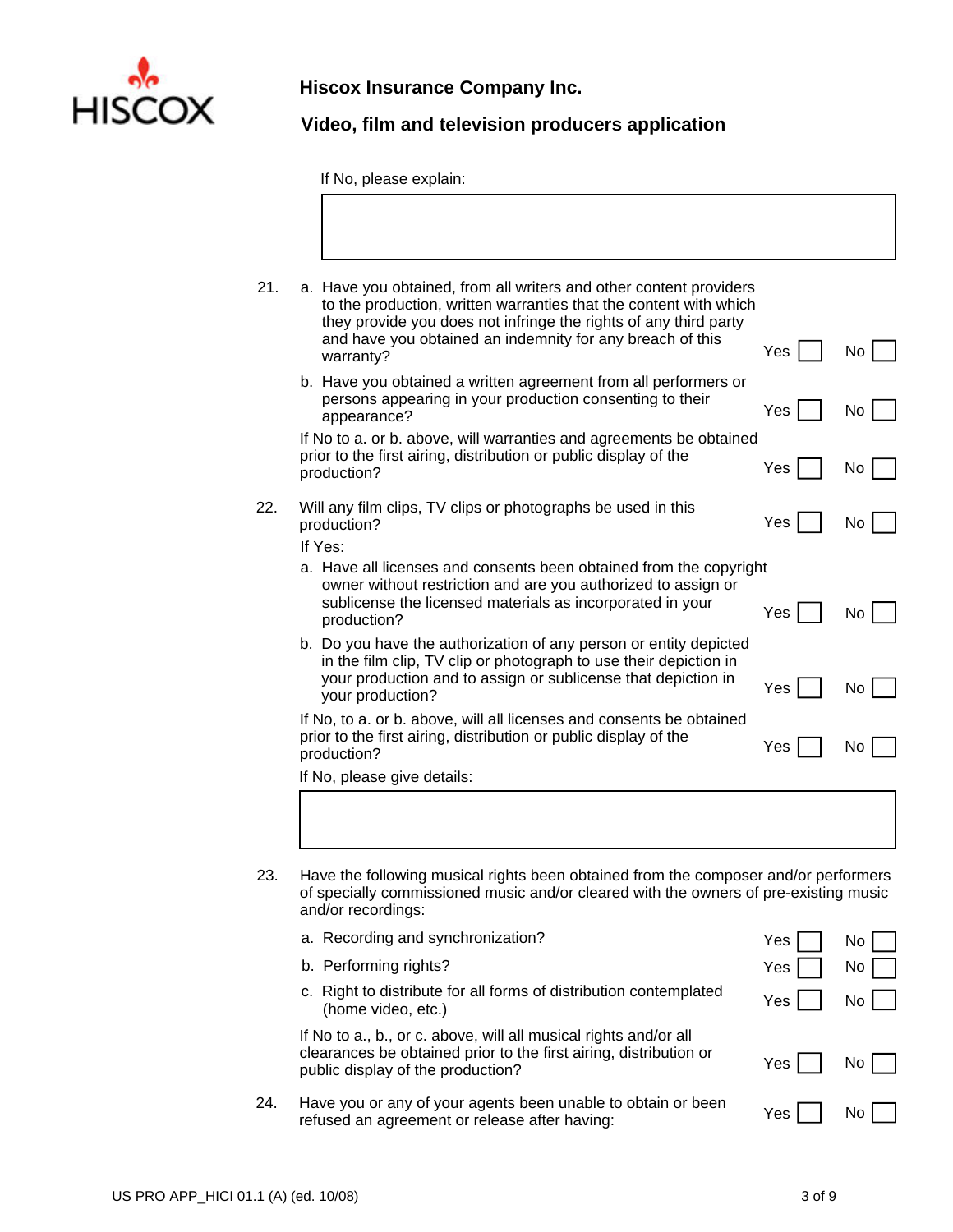

|                                       |     | Video, film and television producers application                                                                                                                                                            |     |    |
|---------------------------------------|-----|-------------------------------------------------------------------------------------------------------------------------------------------------------------------------------------------------------------|-----|----|
|                                       |     | a. negotiated for any rights in literary, musical or other<br>materials?                                                                                                                                    | Yes | No |
|                                       |     | b. negotiated for release from any persons in respect of any<br>material incorporated in the production?                                                                                                    | Yes | No |
|                                       |     | If Yes, please explain:                                                                                                                                                                                     |     |    |
| <b>Attorney used</b><br>forclearances | 25. | Name of your attorney (individual's name):<br>Firm name and address:                                                                                                                                        |     |    |
|                                       |     | Telephone:<br>Email:                                                                                                                                                                                        |     |    |
|                                       | 26. | Have you and your attorney read and agreed to exercise due<br>diligence to insure that the ' clearance procedures '<br>attached are followed?<br>If No, please explain                                      | Yes | No |
|                                       |     |                                                                                                                                                                                                             |     |    |
| <b>Claims representation</b> 27.      |     | a. Have you suffered any loss or has any claim, whether<br>successful or not, ever been made against you that would<br>be covered by this insurance?                                                        | Yes | No |
|                                       |     | If Yes, please attach details including the date of each claim or<br>loss, the amount of the claim and any remedial action taken.                                                                           |     |    |
|                                       |     |                                                                                                                                                                                                             |     |    |
|                                       |     | b. Are you aware of any problem which is likely to lead to you<br>suffering a loss or a claim being made against you that would<br>be covered by this insurance?                                            | Yes | No |
|                                       |     | If Yes, please attach details of each problem.                                                                                                                                                              |     |    |
|                                       |     |                                                                                                                                                                                                             |     |    |
|                                       |     | It is understood and agreed that with respect to questions 27 a. and b., that if such<br>knowledge of information exists any claim or action arising there from is excluded from this<br>proposed coverage. |     |    |

**Supplemental** 

- Please attach the following additional information:
- Video/DVD copy of the production or copy of script if production is not complete
- •Title and Trademark Reports
- •Experience resume of Producer and Executive Producer (if less than three years experience)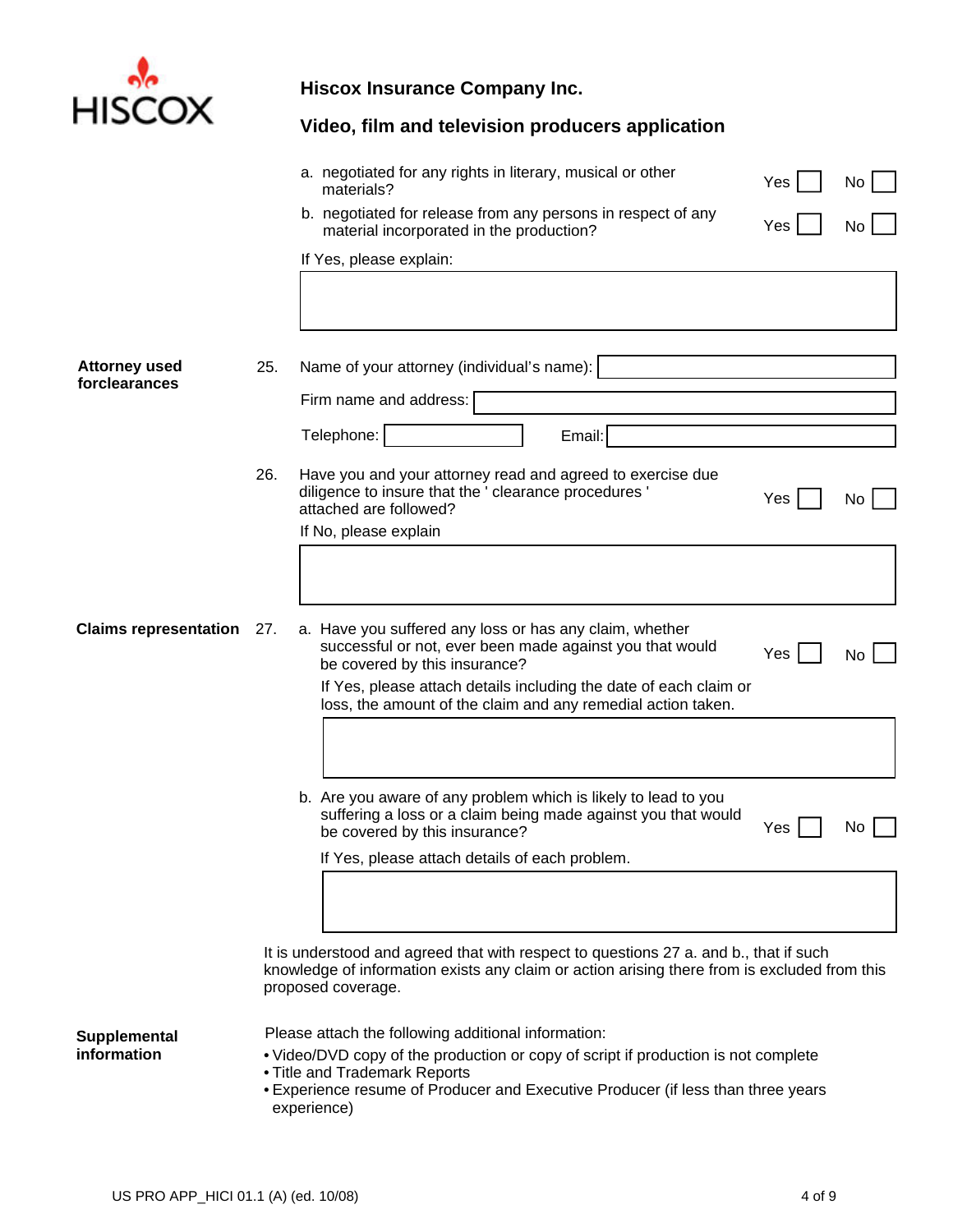

#### **Video, film and television producers application**

**Representation** I represent that this application form has been completed after proper inquiry and, based on this inquiry, I represent the application contents are true, accurate, and not misleading.

> I represent that I will immediately notify Hiscox, before any contract of insurance is concluded, of any additional information that might render the contents of this application untrue, inaccurate, or misleading, or if any new fact or matter arises which is material to the consideration of this application for insurance.

I represent that I understand and agree that if any of the contents of this application are intentionally untrue, inaccurate, or misleading, in any material respect, or if I fail to notify Hiscox of additional information that might render the contents of this application untrue, inaccurate, or misleading, in any material respect, then Hiscox is entitled to rescind any policy issued pursuant to this application.

I represent that I understand and agree that this application and all materials submitted in connection with this application are incorporated into and form the basis of any policy issued by Hiscox pursuant to this application.

I represent that by signing this application I am representing that I am duly authorized to execute insurance contracts on behalf of the entity applying for this coverage and that all representations (whether verbal or written) made in connection with this application are made on behalf of and shall be fully binding upon such entity.

**NOTICE TO ALASKA RESIDENT APPLICANTS**: A person who knowingly and with the intent to injure, defraud, or deceive an insurance company files a claim containing false, incomplete, or misleading information is guilty of a felony.

**NOTICE TO ARKANSAS RESIDENT APPLICANTS**: Any person who knowingly presents a false or fraudulent claim for payment of a loss or benefit or knowingly presents false information in an application for insurance may be guilty of a crime and subject to fines and confinement in prison.

**NOTICE TO CALIFORNIA RESIDENT APPLICANTS**: For your protection California law requires the following to appear on this form. Any person who knowingly presents false or fraudulent claim for the payment of a loss is guilty of a crime and may be subject to fines and confinement in prison. Any person who knowingly files a statement of claim containing any false or misleading information is subject to criminal and civil penalties.

**NOTICE TO COLORADO RESIDENT APPLICANTS**: It is unlawful to knowingly provide false, incomplete or misleading facts or information to an insurance company for the purpose of defrauding or attempting to defraud the company. Penalties may include imprisonment, fines, denial of insurance and civil damages. Any insurance company or agent of an insurance company who knowingly provides false, incomplete or misleading facts or information to a policyholder or claimant for the purpose of defrauding or attempting to defraud the policy holder or claimant with regard to a settlement or award payable from insurance proceeds shall be reported to the Colorado Division of Insurance within the Department of Regulatory Agencies.

**NOTICE TO DELAWARE RESIDENT APPLICANTS**: Any person who knowingly, and with the intent to injure, defraud or deceive an insurer, files a statement of claim containing any false, incomplete or misleading information is guilty of a felony.

**NOTICE TO DISTRICT OF COLUMBIA RESIDENT APPLICANTS**: WARNING: It is a crime to provide false or misleading information to an insurer for the purpose of defrauding the insurer or any other person. Penalties include imprisonment and/or fines. In addition, any insurer may deny insurance benefits if false information materially related to a claim was provided by the applicant.

**NOTICE TO FLORIDA RESIDENT APPLICANTS**: Any person who knowingly and with intent to injure, defraud or deceive any insurer files a false statement of claim or an application) containing any false, incomplete or misleading information is guilty of a felony of the third degree.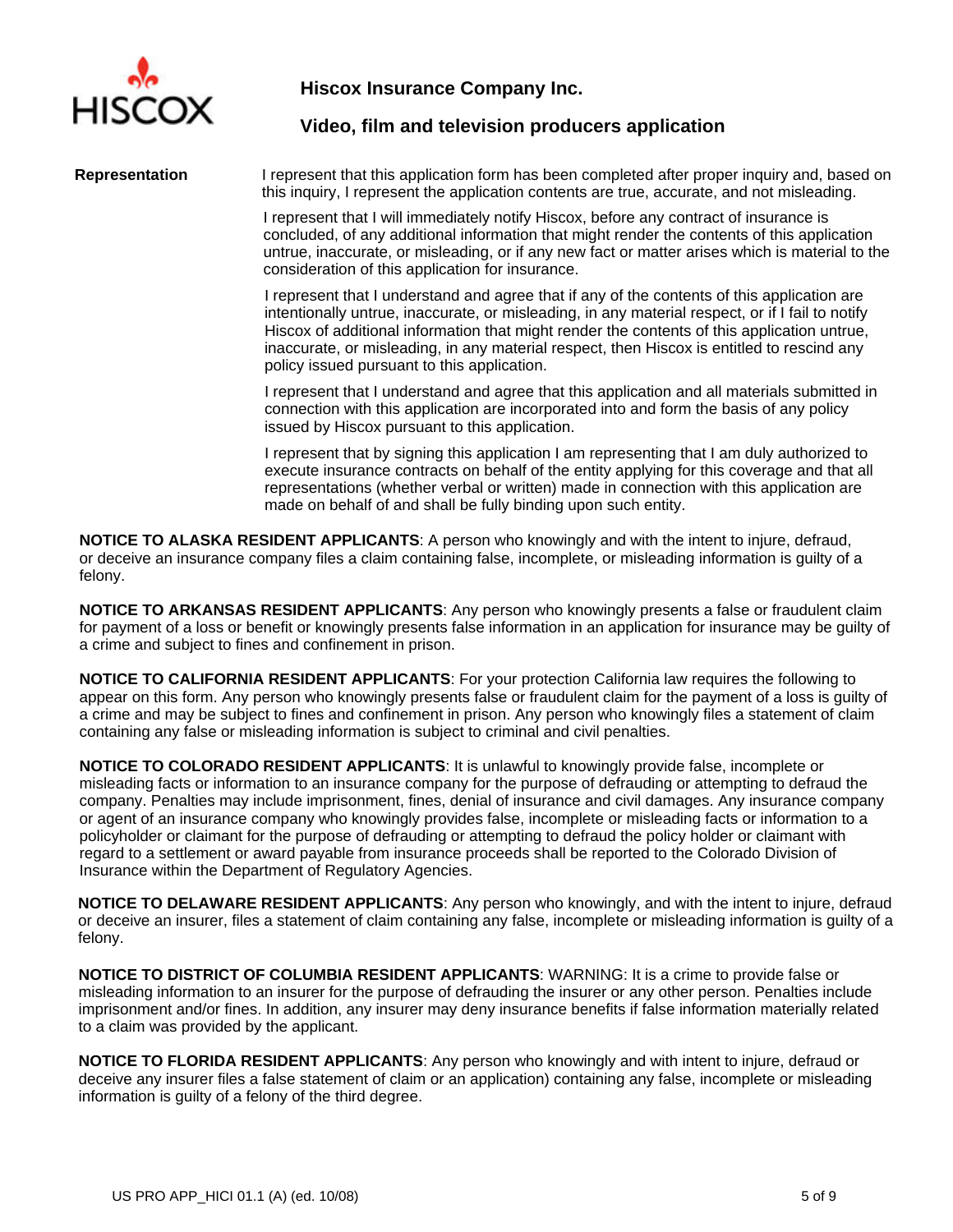

## **Video, film and television producers application**

**NOTICE TO FLORIDA RESIDENT APPLICANTS:** Any person who knowingly and with intent to injure, defraud or deceive any insurer files a false statement of claim or an application) containing any false, incomplete or misleading information is guilty of a felony of the third degree.

**NOTICE TO HAWAII RESIDENT APPLICANTS**: For your protection, Hawaii law requires you to be informed that presenting a fraudulent claim for payment of a loss or benefit is a crime punish able by fines, imprisonment or both.

**NOTICE TO IDAHO RESIDENT APPLICANTS**: Any person who knowingly, and with the intent to defraud or deceive any false, incomplete or misleading information is guilty of a felony.

**NOTICE TO INDIANA RESIDENT APPLICANTS**: A person who knowingly and with the intent to defraud an insurer files a statement of claims containing any false, incomplete or misleading information commits a felony.

**NOTICE TO KENTUCKY RESIDENT APPLICANTS:** Any person who knowingly and with the intent to defraud an insurance company or other person files an application for insurance or statement of claim containing any materially false information or conceals, for the purpose of misleading, information concerning any fact material thereto commits a fraudulent insurance act, which is a crime.

**NOTICE TO LOUISIANA, MAINE AND TENNESSEE RESIDENT APPLICANTS**: Any person who knowingly and with the intent to defraud any insurance company or another person, files a statement of claim contain any materially false information, or conceals for the purpose of misleading, information concerning any fact, material thereto, commits a fraudulent insurance act, which is a crime, subject to criminal prosecution and civil penalties. Insurance benefits may also be denied.

**NOTICE TO MINNESOTA RESIDENT APPLICANTS**: A person who submits an application or files a claim with intent to defraud or helps commit a fraud against an insurer is guilty of a crime.

**NOTICE TO NEBRASKA RESIDENT APPLICANTS**: Any person who knowingly presents false information in an application for insurance or viatical settlement contract is guilty of a crime and may be subject to fines and confinement in prison.

**NOTICE TO NEVADA RESIDENT APPLICANTS**: Pursuant to NRS 686A.291, any person who knowingly and willfully files a statement that contains any false, incomplete or misleading information concerning a material fact is guilty of a felony.

**NOTICE TO NEW HAMPSHIRE RESIDENT APPLICANTS**: Any person who, with the purpose to injure, defraud or deceive any insurance company, files a statement of claim containing any false, incomplete or misleading information is subject to prosecution and punishment for insurance fraud, as provided in RSA 638:20.

**NOTICE TO NEW JERSEY RESIDENT APPLICANTS**: Any person who includes any false or misleading information on an application for an insurance policy is subject to criminal and civil penalties.

**NOTICE TO NEW MEXICO RESIDENT APPLICANTS**: Any person who knowingly presents false information in an application for insurance is guilty of a crime and may be subject to civil fines and criminal penalties.

**NOTICE TO NEW YORK RESIDENT APPLICANTS**: Any persons who knowingly and with the intent to defraud any insurance company or other person files an application for insurance or statement of claim containing any materially false information or conceals for the purpose of misleading, information concerning any fact material thereto, commits a fraudulent insurance act, which is a crime and shall also be subject to a civil penalty not to exceed five thousand dollars and the stated value of the claim for each such violation.

**NOTICE TO OHIO RESIDENT APPLICANTS**: Any person who, with the intent to defraud or knowing that he is facilitating a fraud against an insurer, submits an application or files a claim containing a false or deceptive statement is guilty of insurance fraud.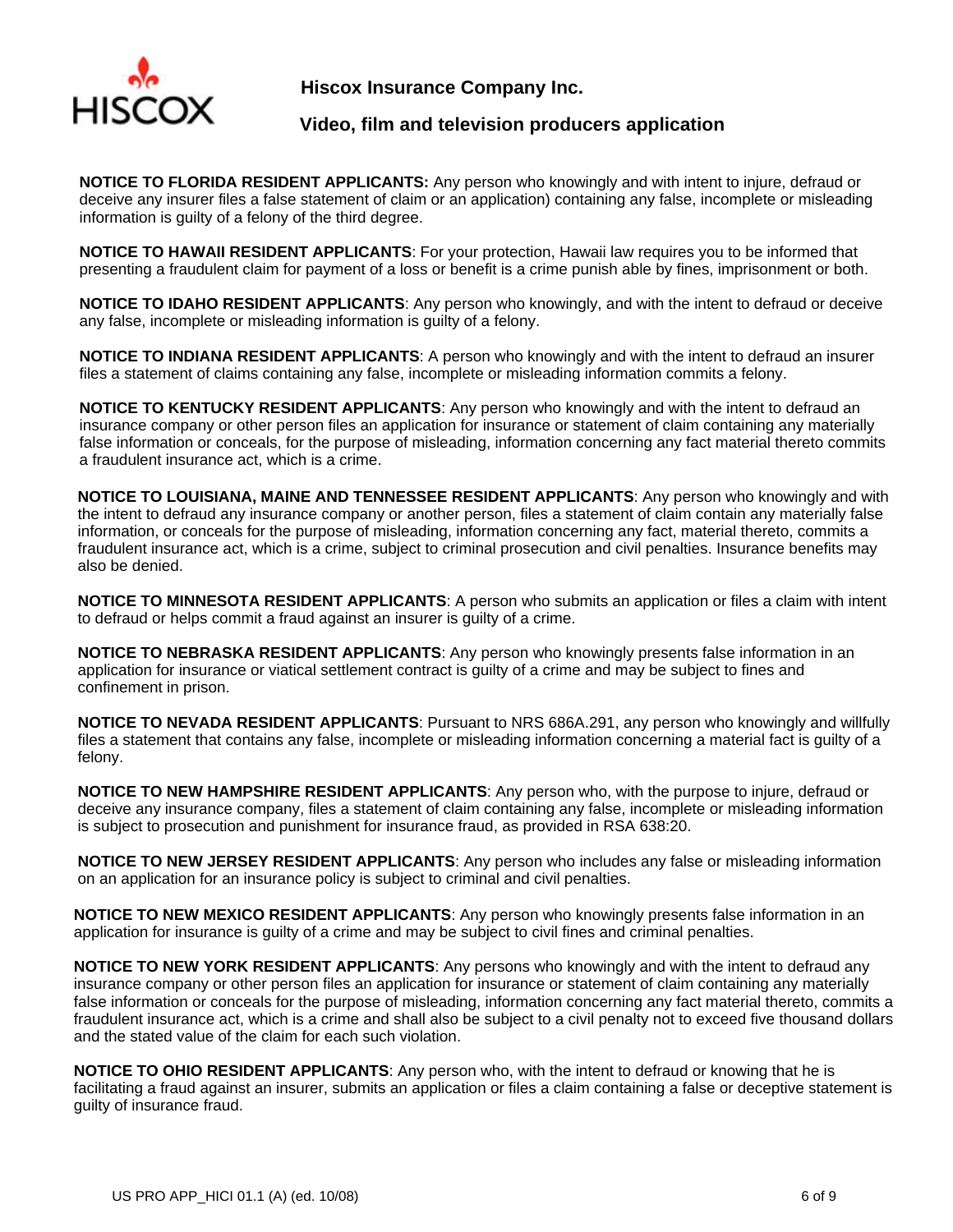

#### **Video, film and television producers application**

**NOTICE TO OKLAHOMA RESIDENT APPLICANTS: WARNING**: Any person who knowingly and with the intent to injure, defraud or deceive any insurer, makes any claim for the proceeds of an insurance policy containing any false, incomplete or misleading information is guilty of a felony.

**NOTICE TO PENNSYLVANIA RESIDENT APPLICANTS**: Any person who knowingly and with the intent to defraud any insurance company or other person files an application for insurance or statement of claim containing any materially false information or conceals for the purpose of misleading, information concerning any fact thereto commits a fraudulent insurance act, which is a crime and subjects such a person to criminal and civil penalties.

**NOTICE TO UTAH RESIDENT APPLICANTS**: For your protection, Utah law requires the following to be included in this application: Any person who knowingly presents false or fraudulent underwriting information, files or causes to be filed a false or fraudulent claim for disability compensation or medical benefits, or submits a false or fraudulent report or billing for health care fees or other professional services is guilty of a crime and may be subject to fines and confinement in state prison.

**NOTICE TO VIRGINIA RESIDENT APPLICANTS**: It is a crime to knowingly provide false, incomplete or misleading information to an insurance company for the purpose of defrauding the company. Penalties include imprisonment, fines and denial of insurance benefits.

**NOTICE TO WASHINGTON RESIDENT APPLICANTS**: It is a crime to knowingly provide false, incomplete, or misleading information to an insurance company for the purposes of defrauding the company. Penalties include imprisonment, fines and denial of insurance benefits.

**NOTICE TO WEST VIRGINIA RESIDENT APPLICANTS**: Any person who knowingly presents a false or fraudulent claim for payment of a loss or benefit or knowingly presents false information in an application for insurance is guilty of a crime and may be subject to fines and confinement in prison.

| Signature                  | Date (mm/dd/yyyy) |
|----------------------------|-------------------|
|                            |                   |
| Title                      |                   |
|                            |                   |
| Agent's License<br>Number: |                   |
| Agent's Name:              |                   |
|                            |                   |

**A copy of this application should be retained for your records.**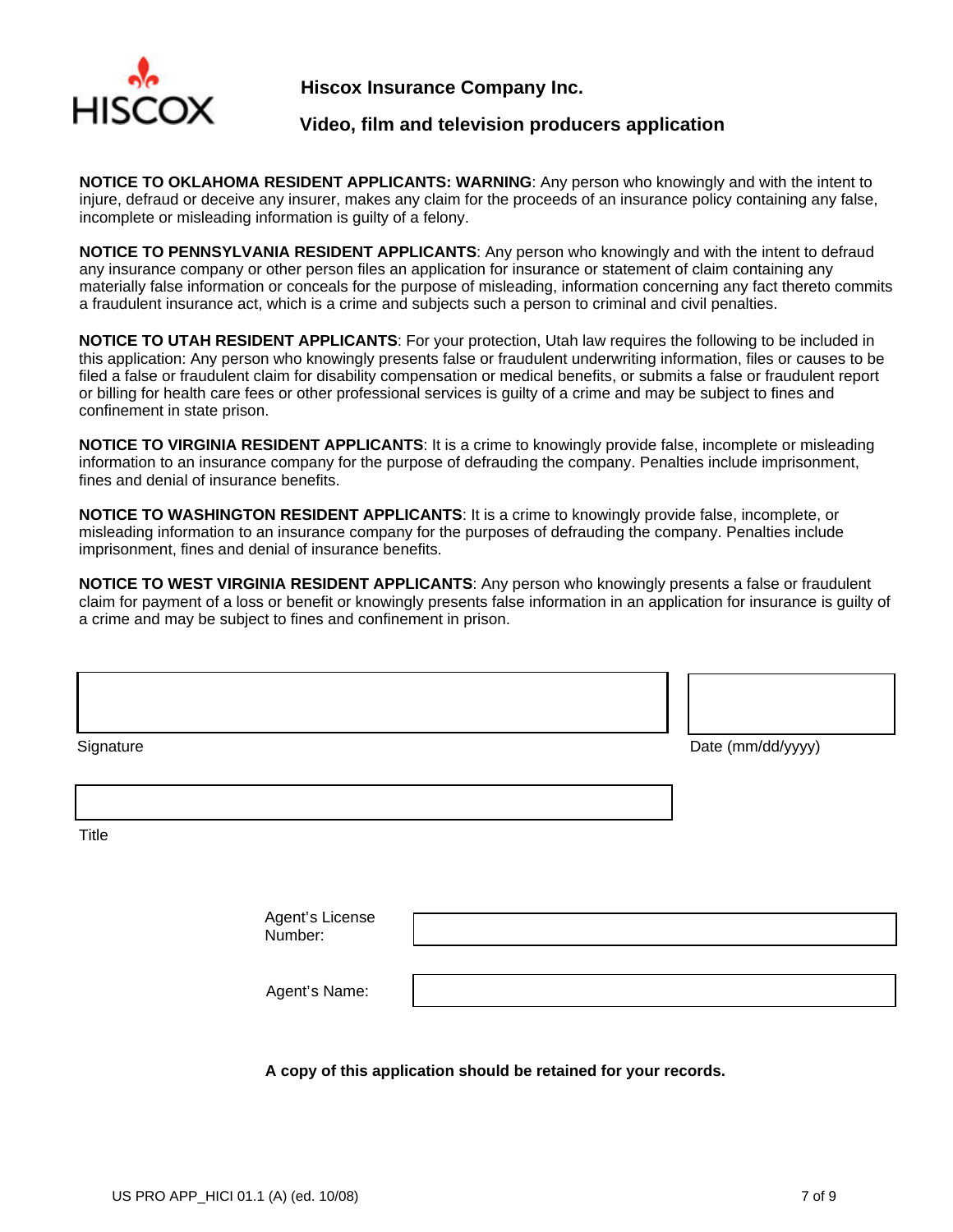

#### **Video, film and television producers application**

#### **Clearance procedures Please read the following section carefully**

Clearance has the simple purpose of ensuring that the insured production is not vulnerable to litigation. You should ensure that:

- a. if the insured production carries any risk of libel, or a related legal problem, it is cleared; and
- b. all rights necessary to production, exhibition, and distribution in all media are secured before you fill in this form, or will be as soon as practicable. We must be informed of any rights problems related to material included in the insured production, as soon as you become aware of them, and you must seek advice on such problems from your own attorneys.

Accordingly, you and your attorneys should be sure before first exhibition of the insured production that:

- 1. All necessary rights have been obtained, covering domestic and foreign territories, including any extensions and renewals, for all literary material (other than original and unpublished material) contained in the insured production. If full copyright is not obtained, any limitations and/or reservations must be notified to us. If you are acquiring the insured production as a completed work (such as a pick-up of a motion picture) rights must also be secured covering the completed work. The origin of all works on which the insured production is based must be traced and cleared in order to ascertain that you have all the required rights in the work.
- 2. Written agreements must exist between you and the creators, authors, writers and owners of all material, including quotations from copyrighted literary works, film, television, and audio clips, clips of pre-existing music, featured copyrighted props such as maps, etc, used in the insured production, authorizing you to use the material in the insured production (except in the case of approved 'fair dealing'). All agreements should include a waiver of so-called 'moral rights'.
- 3. If the subject matter of the insured production is potentially defamatory, or for any other reason legally contentious, it has been cleared by a suitably qualified libel attorney, as has any 'fair use' and all recommended changes have been made.
- 4. In the case of fictional characters, a full cast script clearance check has been carried out, also of business names, etc and again, all recommended changes have been made.
- 5. All contracts and releases must give you the right to market the insured production for use in all media and markets (e.g. DVD, video cassette, digital format, internet etc.). In particular, any gaps in respect of underlying rights must be notified.
- 6. Synchronization and performance licenses must be obtained from the composer or copyright owner of all music used in the insured production. Licenses are unnecessary if the music (and its arrangement) is in the public domain. Licenses must also be obtained from the owners of recordings for the use of previously recorded music.
- 7. If the insured production contains any film clips, you have obtained authorization to use the film clip from the owner of the clip who has the right to grant such authorization and have obtained authority from the owners of and contributors to the film clip e.g. underlying literary and musical rights, owners, actors, and musicians etc. All releases must give you the right to edit, add to and/or delete any or all of the material supplied by the releasor.
- 8. You must be sure that you or any of your partners or directors have not received any unsolicited submissions of any literary or dramatic material, programme ideas, formats or storylines from any third parties which are similar in content or style to the insured production. If you have, you must have a process for dealing with them and quit claims must be obtained where appropriate.
- 9. Any problems relating to the insured production which are not known at the time of completing this application form must be notified to us as soon as they arise.
- 10. Any bonus material, interviews or outtakes included on a DVD or any other media version of the production must go through the same clearance procedures as the insured production.